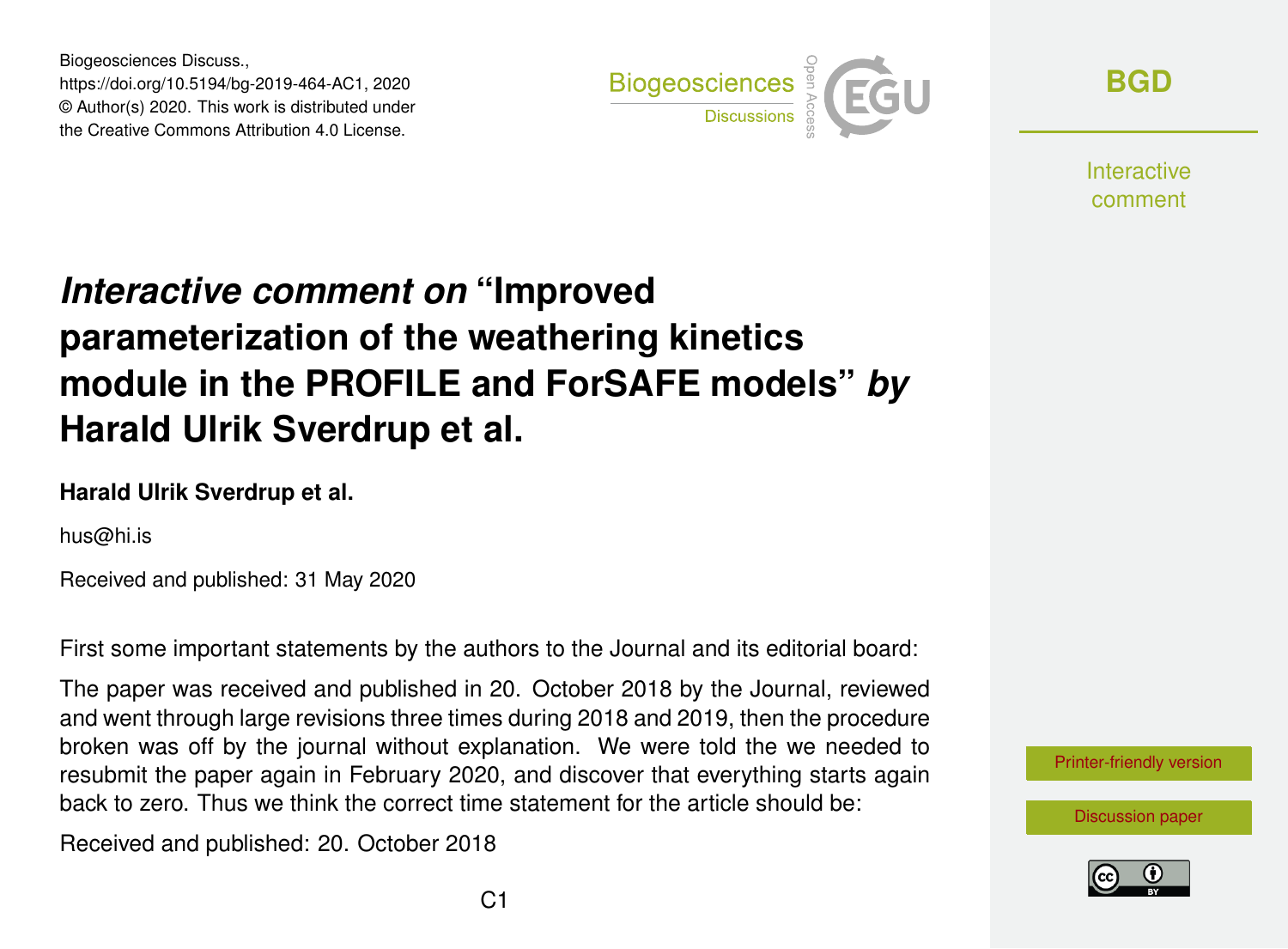The purpose of this paper was to present the changes made to the PROFILE-ForSAFE model system in recent years, and focused on the community of integrated ecosystems modelers. A number of earlier papers presenting the PROFILE-ForSAFE model system have hundreds of citations. Since the version of the model now in use incorporate a number of changes not present in the earlier, well-cited presentations of the model system, we felt this virtual special issue would be an excellent opportunity to update the presentation of the model system based on the research that has motivated the changes in the model system. (This VSI also includes several papers, now published, that use the updated system.) This paper is not focused on the geochemistry community working with experimental weathering kinetics, which has shown little or no interest in the PROFILE-ForSAFE model in the past. It is also not meant as a detailed step-by-step parameterization study, rather it documents the PROFILE-ForSAFE kinetic coefficients database that is being used by the research community, including several of the papers not accepted and published in this Virtual Special Issue.

It appears as if the reviewers for this new round of reviews have not seen the earlier reviewers comments and the revisions made to the original paper. The constructive tone of the critique in the earlier roudns of reviews (and the extensive changes made to address those reviewer comments), makes the very negative tone of the current reviews, all the more remarkable. We are prepared to address the concerns the reviewers have identified which we consider justified, and where we do not feel concerns are justified, we will do our best to explain our basis for protesting. In many cases this is because the current reviewers do not seem aware of the original publications stretching back over three decades that are the basis for this current article.

Anonymous Referee #1 Received and published: 12 April 2020

This is not a scholarly publishable paper for a variety of reasons. The paper reads like a monograph – in fact, an old fashioned monograph where the author asserts his/her opinions. I do not find the paper to be publishable in this peer reviewed journal. Some examples of why I dont find this paper publishable are shown below.

#### **[BGD](https://www.biogeosciences-discuss.net/)**

Interactive comment

[Printer-friendly version](https://www.biogeosciences-discuss.net/bg-2019-464/bg-2019-464-AC1-print.pdf)

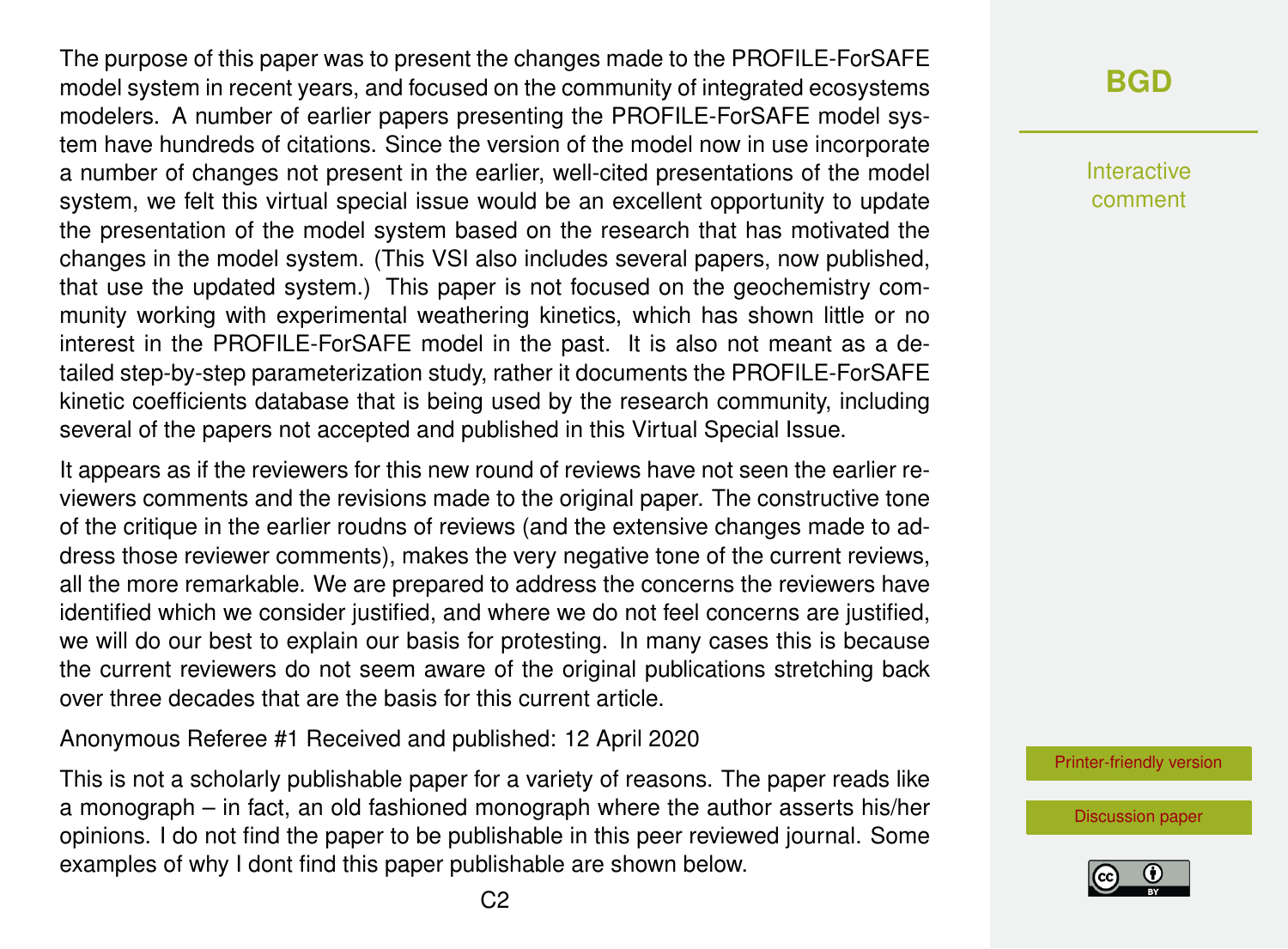We are surprised that the editors were willing to allow a statement like this to be published, given the journal's guidelines for reviewer comments. We document below the errors and lack of awareness of integrated systems modelling that lead to this very disturbing openting statement by the reviewer.

1. The main reason to publish this paper might be because PROFILE as a model (and its descendents and modifications) has been amply used in the European system to assess impacts of acid rain. Nonetheless, the model is based on an approach that has never been fully or adequately discussed in the literature.

This is a remarkable statement that summarily dismissed the value of dozens of papers over the course of decades. The model has been discussed extensively in the scientific literature, we do not understand why this reverwer chooses to ignore that and disregard advances made in Europe concerning modelling field weathering rates. We suggest the reviewer explain why it is that the judgment of so many reviewers and editors should be disregarded.

We would also like to point out that this model system has been used for mapping regional soil weathering rates and soil weathering rate at a large number of research sites, across Europe as well as in both Americas and Asia. We are not aware that any of the 25 countries that have used the system and subjected the model to field tests by independent research teams has deemed the performance to be unsatisfactory. The PROFILE and ForSAFE models have been used widely in European soil chemistry, environmental chemistry and found use in soil and water acidification, estimation of critical loads for air pollution related to sulfur and nitrogen, to assess nutrient (N, P, K, Mg, Ca) forest sustainability and agricultural sustainability assessments. It has also found use in geochemical assessment of weathering rates for nuclear waste repositories. The main reason for publishing the paper, is to make the kinetics coefficients used in the model available, and show some examples of how the values were estimated. In a companion paper by Erlandsson-Lampa et al., 2020. field testing of the new model configuration was tested. The purpose is not to show how every rate coefficient and **[BGD](https://www.biogeosciences-discuss.net/)**

Interactive comment

[Printer-friendly version](https://www.biogeosciences-discuss.net/bg-2019-464/bg-2019-464-AC1-print.pdf)

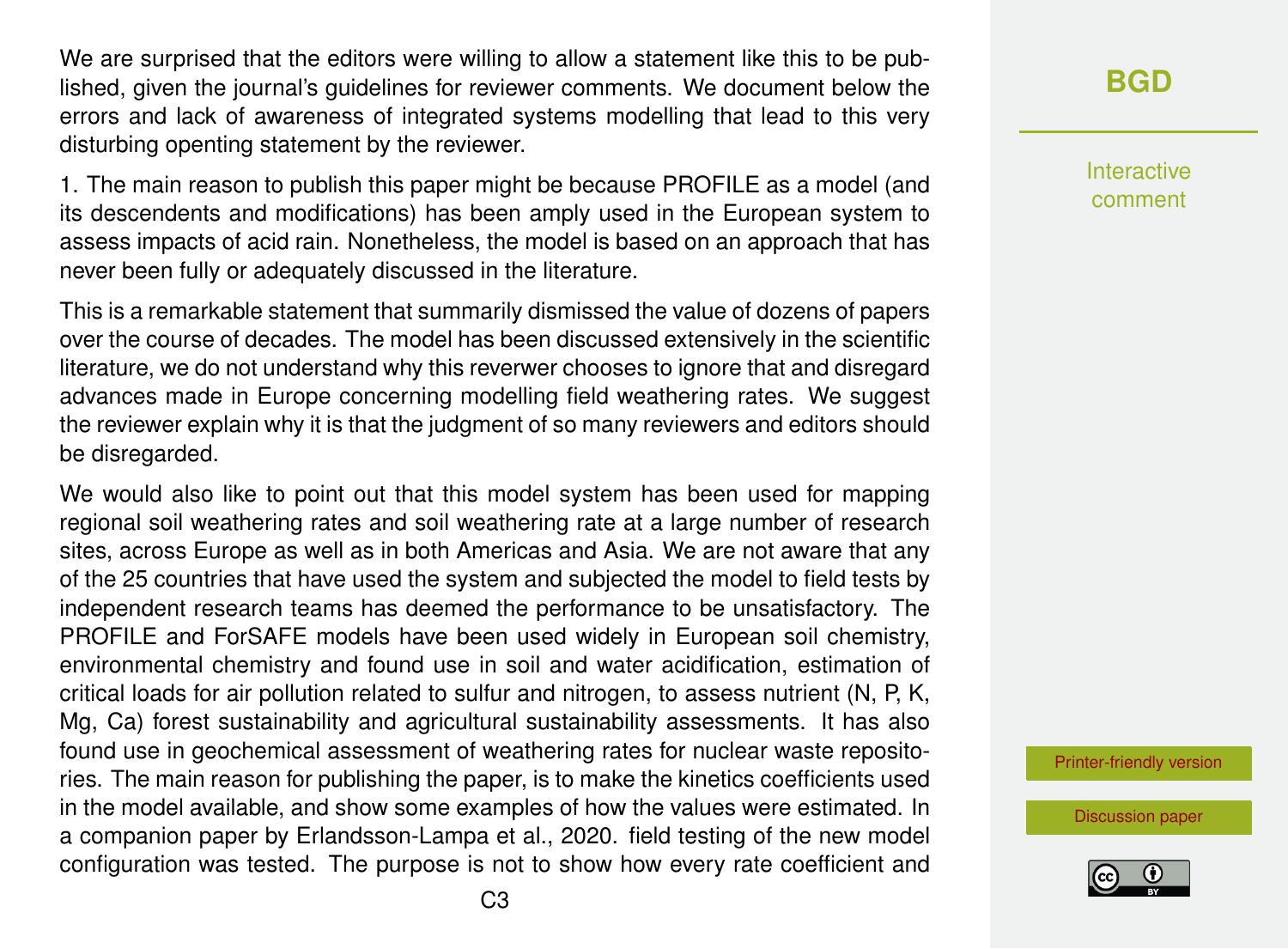parameter was estimated, tracing it back to the primary data, step-by-step. It shows how the model has been updated, and examples of data used and examples of how it was tested in a new setting. Further testing of the model and kinetics has been shown in a companion paper by Erlandsson-Lampa et al. 2020.

In particular, kinetic constants in the model are often described only in Sverdrup, H.U., 1990. The Kinetics of Base Cation Release Due to Chemical Weathering. Lund University Press, Lund, Sweden, .......and Chartwell-Bratt, London, UK. which is itself a monograph with many unsubstantiated assertions and questionable data sources.

The model, including the kinetic constants has been described in the scientific literature in many publications. It would be helpful if the reviewer could be clear about which assertions are only described in the 1990 book and are unsubstantiated. It is only when confronted by specific examples (and we expect many such examples on the basis of how the reviewer has phased this) for it to be possible for us to even begin to reply to this sweeping charge.

This paper does not address this limitation and only seems to make the problem worse. The authors should be encouraged to publish this paper as a monograph because this paper is impossible to peer review.

We do not understand why characterizing something as a monograph means that it is not possible to peer review. If this reviewer does not feel that they can provide a peer review of this manuscript, why are they proceeding to make a review?

2. Apparently, one of the things that is new in this presentation is the addition of "braking functions". As far as I can tell, these are fudge factors that are not based on data nor theory.

We strongly disagree with this statement. The Erlandsson et al. paper in this VSI should be a conclusive refutation. But this statement also reveals that the reviewer has not gone to the effort to familiarize themselves with the original weathering book

### **[BGD](https://www.biogeosciences-discuss.net/)**

Interactive comment

[Printer-friendly version](https://www.biogeosciences-discuss.net/bg-2019-464/bg-2019-464-AC1-print.pdf)

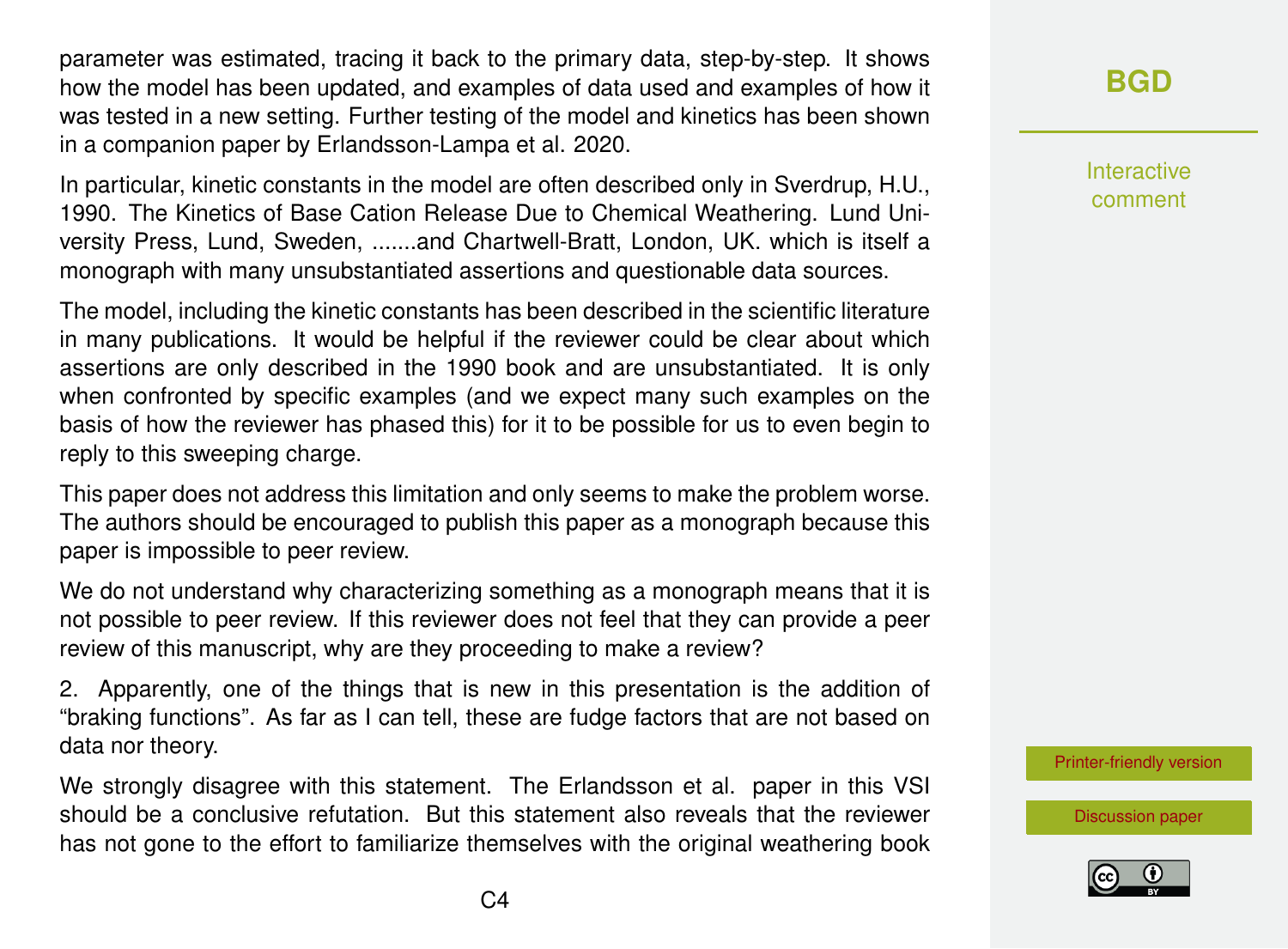(Sverdrup 1990), or the publication in the American Mineralogy Society (Sverdrup and Warfvinge 1995) or any of the other earlier papers. In these publications, the scientific basis of the retardation functions have been explained on basis of the TST. The braking functions were introduced already in our 1988 papers, and further described in detail with their theoretical basis in Sverdrup (1990), and again explained in publications in 1992, 1993 and 1995. And most recently, Erlandsson et al., in this VSI.

Some of the Al effect may be based on Oelkers' models but the Si function does not seem to even have that basis (Figure 9 shows no data). In fact, no reactive transport model can be used to simulate a natural field system accurately without fudge factors.

If the reviewer is of the opinion that any reactive transport model applied to natural systems "must use fudge factors", then they seem to be of the opinion that all published literature in this area from the European soil chemistry modelling arena during the last 20-30 years is relying on fudge factors. We feel it unfair that that viewpoint should be applied to this paper, as it should have apparently stopped all earlier publications in this area as well

Usually authors choose surface area as a fudge factor.

We will be please to refute this statement in a review by documenting the use of surface area measurements in calibration. .

As I see this paper, these authors are simply choosing braking factors as their fudge factors. I don't see why this is an advance. Especially when it is not adequately explained.

The model has been explained in great detail in the underlying published papers and books. And the braking functions are based in experimental lab data, as explained already 30 years ago. I take this as an admission that the reviewer did not read Sverdrup (1990) nor ever had any experience with the PROFILE or ForSAFE model. The most recent example of the exploration of "brake" functions is presented in the Erlandsson

Interactive comment

[Printer-friendly version](https://www.biogeosciences-discuss.net/bg-2019-464/bg-2019-464-AC1-print.pdf)

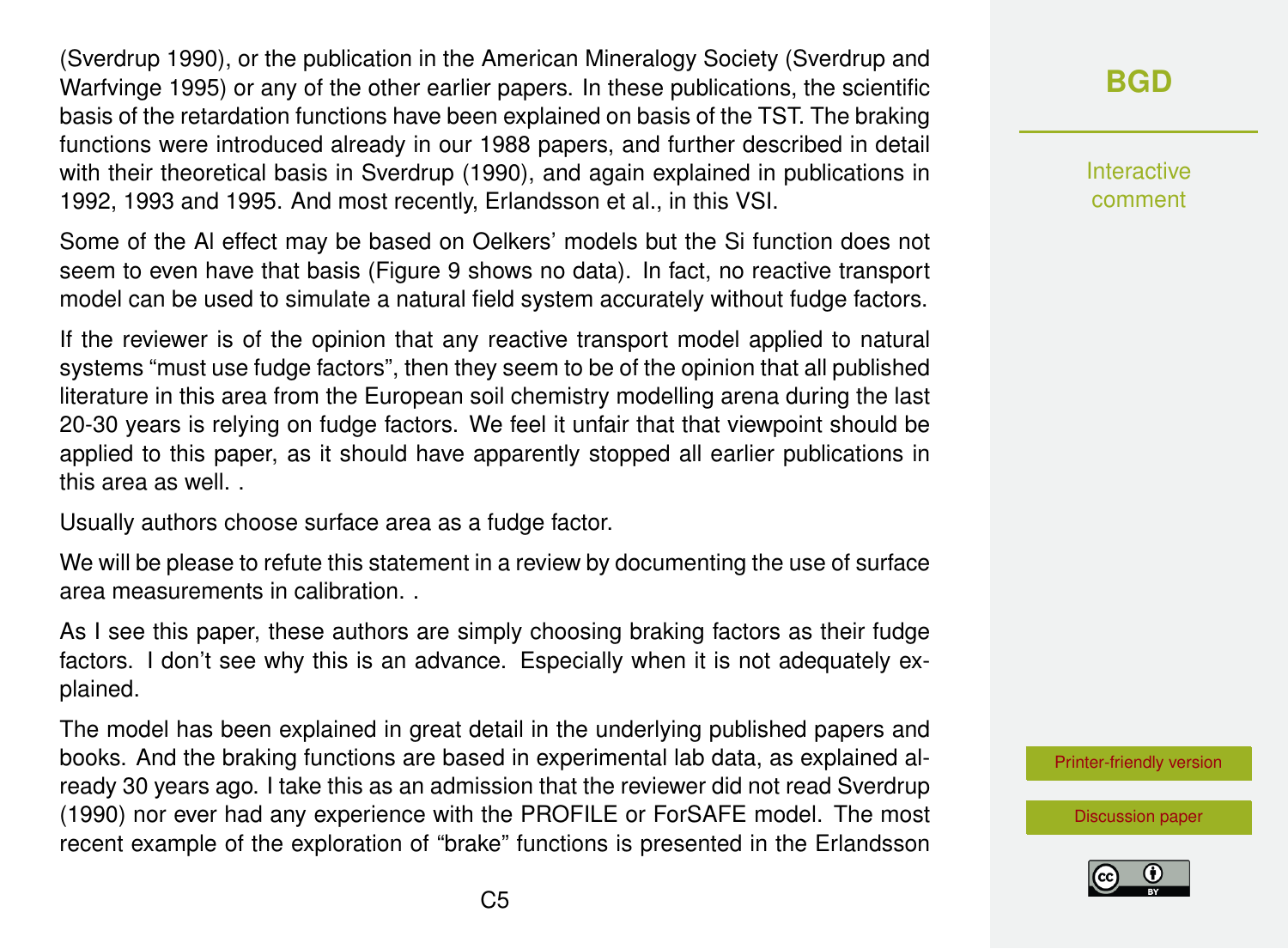et al. paper in this special issue.

3. The abstract suggests that the paper treats 2D and 3D catchments but I do not see where that is described in the paper. What, in particular, is a 2D catchment?

The original PROFILE model was a straight percolation down through a soil column, a one-dimensional model (1D). Lateral flow was introduced, there was movement vertically and laterally, a 2-dimensional model of a catchment (2D). Including flow in two lateral dimensions plus the vertical dimension, would be a 3-dimensional model (3D).

The assertions in the abstract are over reaching.

We will request the reviewer to substantiate that concern.

4. Most of the citations throughout are only to papers with Sverdrup as a co-author. The many other papers that are cited are almost strictly cited as a footnote to one of the tables or they are briefly mentioned when reaction rate orders are chosen. But very little substantiation for choices is presented.

This paper is a compilation and update of our work and not a detailed walkthrough review of all underlying primary data. The model is explained in our earlier work, and it is intentional that we give a list of the documentation of the development process behind our models. Complaining about that the model is not explained in detail and then complaining that we list the references that explain the model appears to be a self-contradiction.

5. While the authors need to present specifics to build confidence in what they are doing, the paper almost entirely deals in generalities. For example, the first figure is a simple schematic of feedback loops. How does this help the paper? It has very little to contribute.

It explains how to read the causal loop diagram used later in Figures 6 and 7. Causal loop diagrams are differential equations in graphical form, which is evident from Figure 1. The reviewer asks for equations and explanations, that are present in the text. We Interactive comment

[Printer-friendly version](https://www.biogeosciences-discuss.net/bg-2019-464/bg-2019-464-AC1-print.pdf)

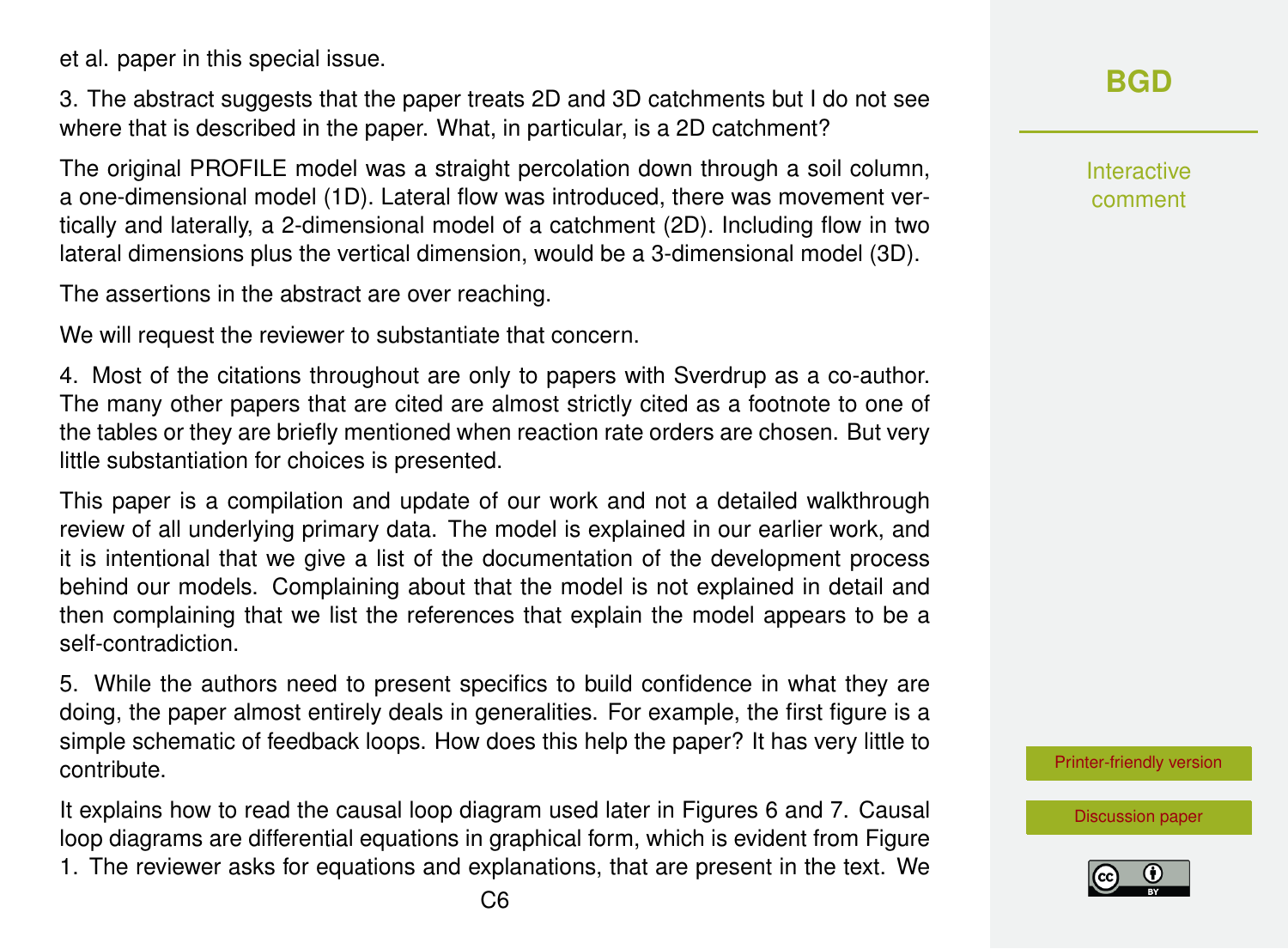can take away Figure 1, but Figures 6 and 7 are necessary.

Likewise, other figures are not helpful: for example, Figure 2 is ostensibly a comparison of field to model rates, but so little information is given that no interpretation of the figure can be made by the reader.

The comment is simply not true, only a poor attempt to discredit the work and a confirmation that the reviewer is not familiar with the earlier peer reviewed papers on PRO-FILE and ForSAFE. The diagram has been shown and explained in the following references (Sverdrup 1990, 1996, Sverdrup and Alveteg 1998, Sverdrup and Warfvinge 1988a,b, 1991, 1992a,b, 1993, 1995, Sverdrup et al., 1990, 1998).

6. The first paragraph in Section 2. Methodology provides little in the way of useful content.

We would appreciate more specifics about what the reviewer deems not to be useful.?

7. One of the interesting points of this paper and the model is that Sverdrup et al. point out that modelling feldspar dissolution as if the feldspar precipitates is inaccurate. and this is how all the other models treat the system. As written in the paper, however, the authors simply make an assertion that re-precipitation of feldspar cannot happen and so the TST treatment is not appropriate. Interestingly, new data seem to substantiate the authors' assertion, but are not mentioned or cited.

It has been known for over 60 years that one cannot precipitate feldspar (or most other soil primary silicate minerals) from solution. It has been discussed many times over the years. Garrels and other geochemists knew this and Stumm said so in his university lectures at the ETH already 40 years ago, and he says so clearly in his books (Stumm and Wieland 1990). The use of "thermodynamical data" to limit dissolution is a real fudge factor, since it assumes an assumption of reversible reactions that is well known NOT to exist. Thus, in traditional models, the saturation term is a simple forcing function used to turn the dissolution off. It does not reflect any underlying mechanism, and

### **[BGD](https://www.biogeosciences-discuss.net/)**

Interactive comment

[Printer-friendly version](https://www.biogeosciences-discuss.net/bg-2019-464/bg-2019-464-AC1-print.pdf)

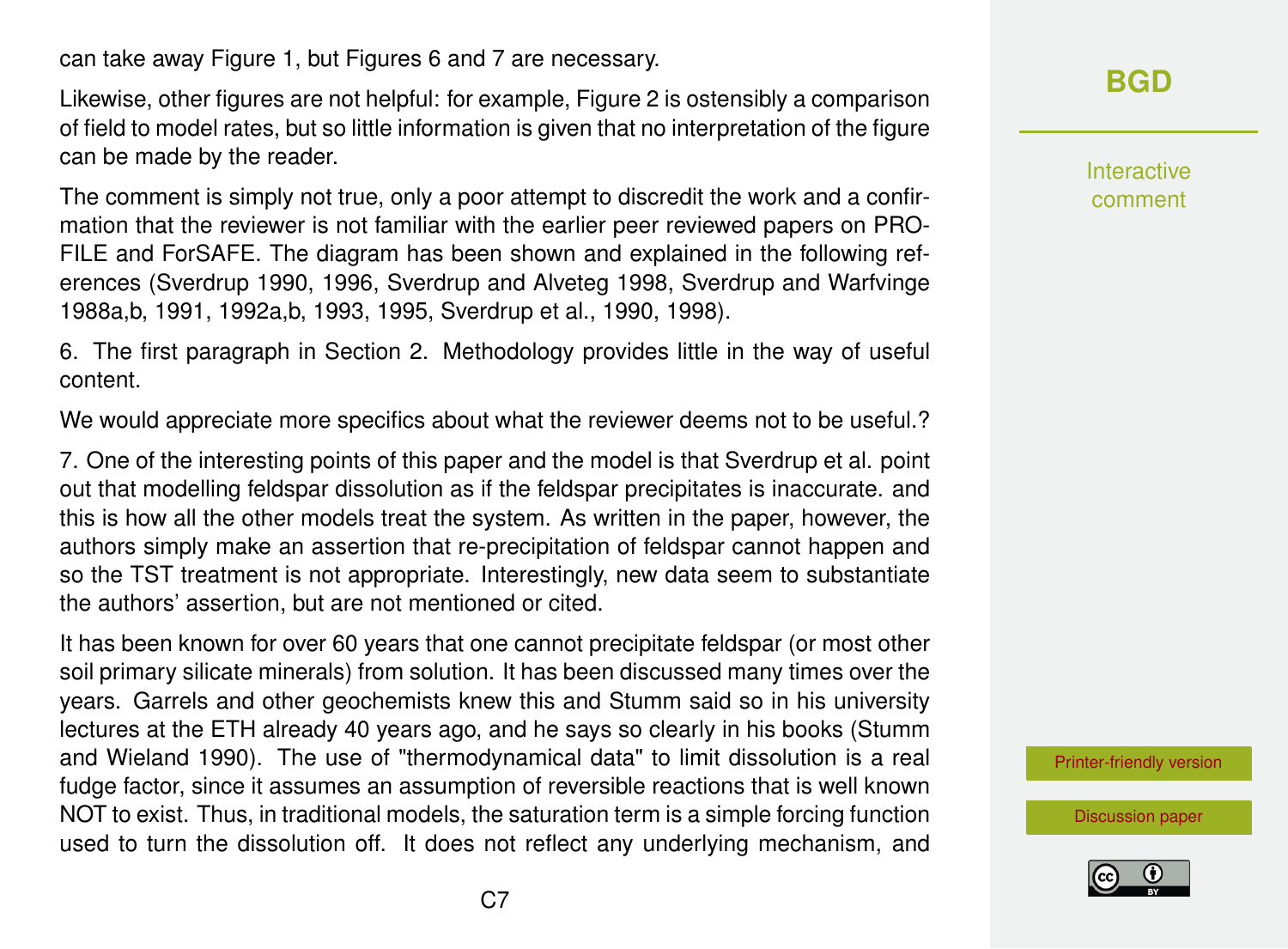calling the saturation coefficients "thermodynamic data is really false marketing.

The authors should see Zhu et al. 2020 in GCA. This is another good example of how the authors are not really pinned to data or to the literature at all. This could become a big paradigm shift, if all models shifted how they treat feldspar dissolution (as well as other minerals). But this is not adequately defended nor substantiated.

Our paper was submitted in 2018, and revisions were completed, successfully we believed, in 2019, which explains why this paper is not in the manuscript.

The evaluation of the data was written about in Sverdrup (1990) and Sverdrup and Warfvinge (1995) in detail, and was reiterated is different rehearsals and additions many times later. We are listing a long number of papers, and had to remove a lot for reasons of having to shorten the article. The mineral weathering rate model applied in PROFILE, ForSAFE and the podsolization and soil development simulating model SkogsSAFE uses the transition state theory concepts, but do not introduce the false assumption of solution equilibrium and solution saturation based on that. Thus, this is the appropriate TST treatment and it is described in Sverdrup (1990) the first time and repeated since.

8. The authors assert that the way the model treats surface area has been reviewed in detail. Nonetheless, my understanding of what the model does with surf area is that it assumes a particle size distribution that then sets the surface area. This is perhaps not as robust or theoretically defensible as the authors assert or imply.

This is a comment made without checking how the methodology works. The particle size distribution is not assumed, it is measured. For Sweden this was done for a total of 27,000 sites. In Switzerland in 660 sites. And so on through country after country. Translation functions to go from particle size measurements to surface area were determined for a number of regions. It is there in the publications that the reviewer complains about. This is described in detail in Warfvinge and Sverdrup (1993, 1995) and Sverdrup (1990), and a number of other publications (See Sverdrup and Stjernquist Interactive comment

[Printer-friendly version](https://www.biogeosciences-discuss.net/bg-2019-464/bg-2019-464-AC1-print.pdf)

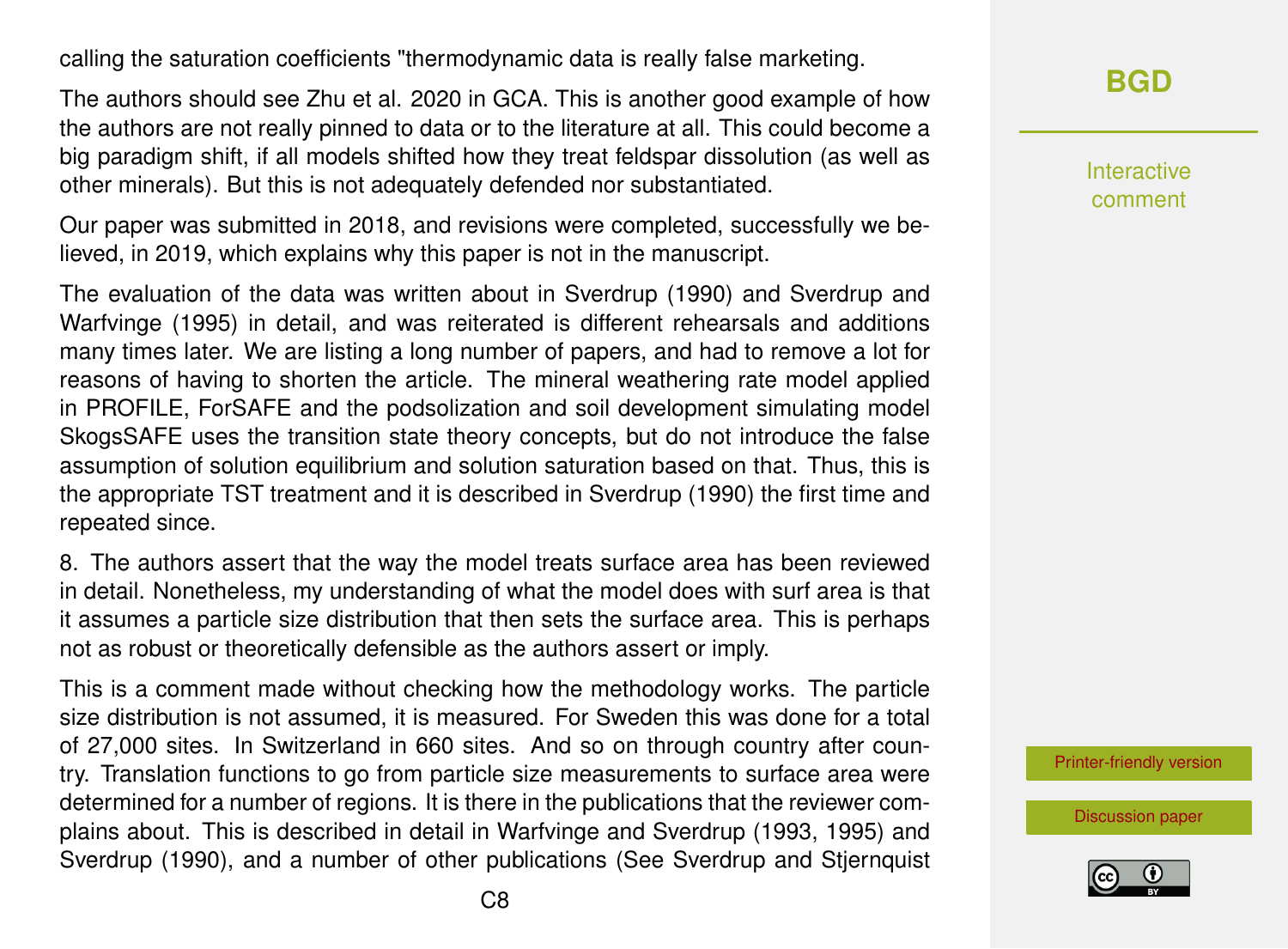2002).

9. Some descriptions are impossible to understand: line 230 , "if some reactions occupy the same active mineral surface sites, the expression given above would change to a quadratic sum." I could give many other examples of sentences that were impossible for me to understand.

These is a simple mathematical proof for this (Sverdrup 1990), but we thought that would be diving into too much detail to show it in full. And it has already been published. But we can take the sentence away.

10. The caption of figure 6 says that the reaction pathways are shown according to Transition State Theory. . .which sounds good. . .but what does this mean? I don't see how this figure is related to TST and the caption does not make it clear. There are many examples like this where big words and big assertions are used or made that make what is being done here sound better than it really is. (Although who knows? It is all a mystery)

This is explained in Sverdrup (1990) and Sverdrup and Warfvinge (1995). If the reviewer is not satisfied with the explanations there, the reason for this should be stated.

11. The authors do not explain partial causal loop diagrams and yet they present one. This is from systems theory but is not well explained here. It is slightly explained around lines 125 but the presentation is not adequate (if the reader is to understand the importance here).

We can expand the explanation of the causal loop diagrams in the text. Figure 1 explains how a CLD works, but the reviewer did not understand that (Said the reviewer earlier).

12. I may have missed something but the authors seem to only include retardation of mineral reactions by organic molecules. Do they include acceleration by organic molecules (which is known to happen)?

**[BGD](https://www.biogeosciences-discuss.net/)**

Interactive comment

[Printer-friendly version](https://www.biogeosciences-discuss.net/bg-2019-464/bg-2019-464-AC1-print.pdf)

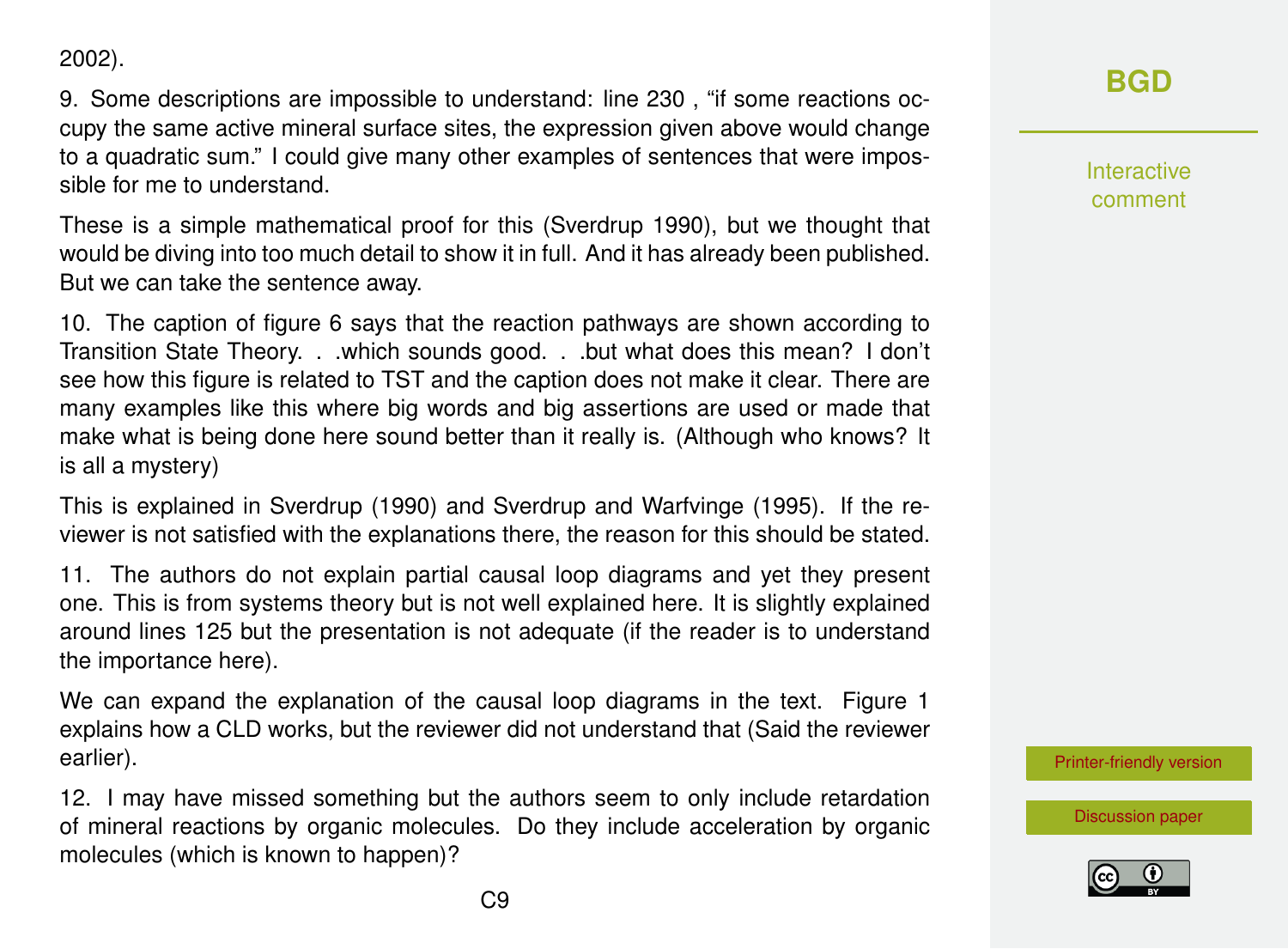Yes, we do include that. In our full reply we will show where this is in the equations. When the surface adsorption sites get filled, then the reaction rate that run proportional to the surface adsorbed amount, does not increase if the solution concentration is further increased. Because the increased solution concentration cannot put more ligands at the surface because all sites are full. That is the internal retardation for organic molecules and CO2. The retardation term also describes actions of the cations, Al and Si.

13. The authors seem to think it is ok to define clay minerals to include non clays such as quartz. There are two definitions of clays...but the authors do not make this clear.

We can make this clear with a sentence.

14. I did not understand the pathways in Table 2.

These are described in detail in Sverdrup (1990) and Sverdrup and Warfvinge (1995). We will add some clarifying sentences in the text. The pathways are also illustrated in Figure 11 which appears as fairly clear.

15. The authors cite a lot of experimental data papers in footnote 2. But they state that the data derive from these papers, but are not limited to these papers. This is not scholarly. How can we have faith in what they have done if we cannot figure out what they have done?

Some of the data come from the literature and substantial amounts from our own experiments over very many years. There has been many chances to get familiar with our work, and we published a lot of it every year. This is the only integrated soil chemistry model that really can do weathering rates and passes the field test, without fudge factors, so the reviewer ought to be familiar with it. Because of this, this is the United Nations Economic Commissions (UN/ECE-LRTAP) recommended model for mapping soil and catchment weathering rates across nations and large regions. The "standard Geochemical Models" based on" thermodynamic data" have failed all field tests **[BGD](https://www.biogeosciences-discuss.net/)**

Interactive comment

[Printer-friendly version](https://www.biogeosciences-discuss.net/bg-2019-464/bg-2019-464-AC1-print.pdf)

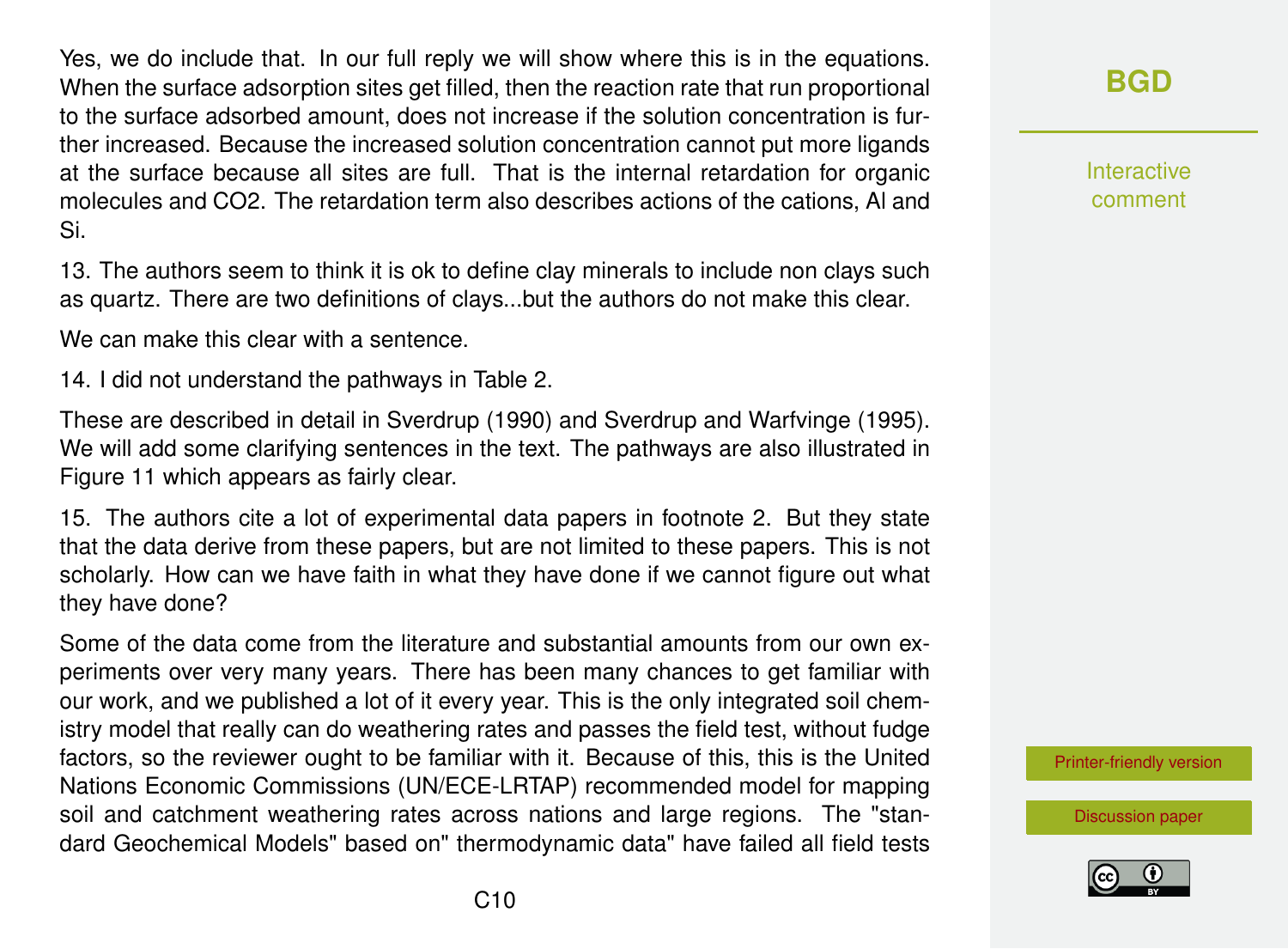grandly, and need massive fudge-factors to get to something that looks presentable. And under full field conditions, they simply are orders of magnitude off and were rejected as dysfunctional for operational use in the UN/ECE LRTAP work both in Europe and in the US.

16. In the data table for kinetic constants, the authors write: " . . .the regression of â Lii20 have vet to be published. In due time, these will get their own proper publications, it is beyond the scope of this study to do them in detail. Data and records from unpublished experiments and experiment evaluations by Sverdrup and Holmqvist are available on paper records held in a large number of binders at the Inland University of Applied Sciences, at Hamar, Norway. These data are no longer available in digital form due to computer system changes and data filing format changes that have occurred during the last 20 years. This documentation could be available in 1-2 years time, provided that funding for the redigitalization work can be obtained." I have never seen anything published with that sort of apology. I think it is inappropriate. If we cannot see the data, then the authors are simply making an assertion. Which minerals fall into this category?

Whenever the truth is inappropriate, I will stand up and fight for it. The kinetic experiments will be published when we have the funding for it. You can see the data, all the binders and paper files are available. The experiments were done 1984-1991, and 2000-2004.

17. Why don't these authors use standard units? See Figure 12: kmol/m3. Are these standard units in some field? If so, fine. If not, please use standard units.

These are standard European and SI system units. Moles and meter are metric units. Used in chemistry and chemical engineering.

18. I could not figure out figures 13 nor 14...how did the authors parameterize the effect of Al and BC based on what I can see in the figures?

## **[BGD](https://www.biogeosciences-discuss.net/)**

Interactive comment

[Printer-friendly version](https://www.biogeosciences-discuss.net/bg-2019-464/bg-2019-464-AC1-print.pdf)

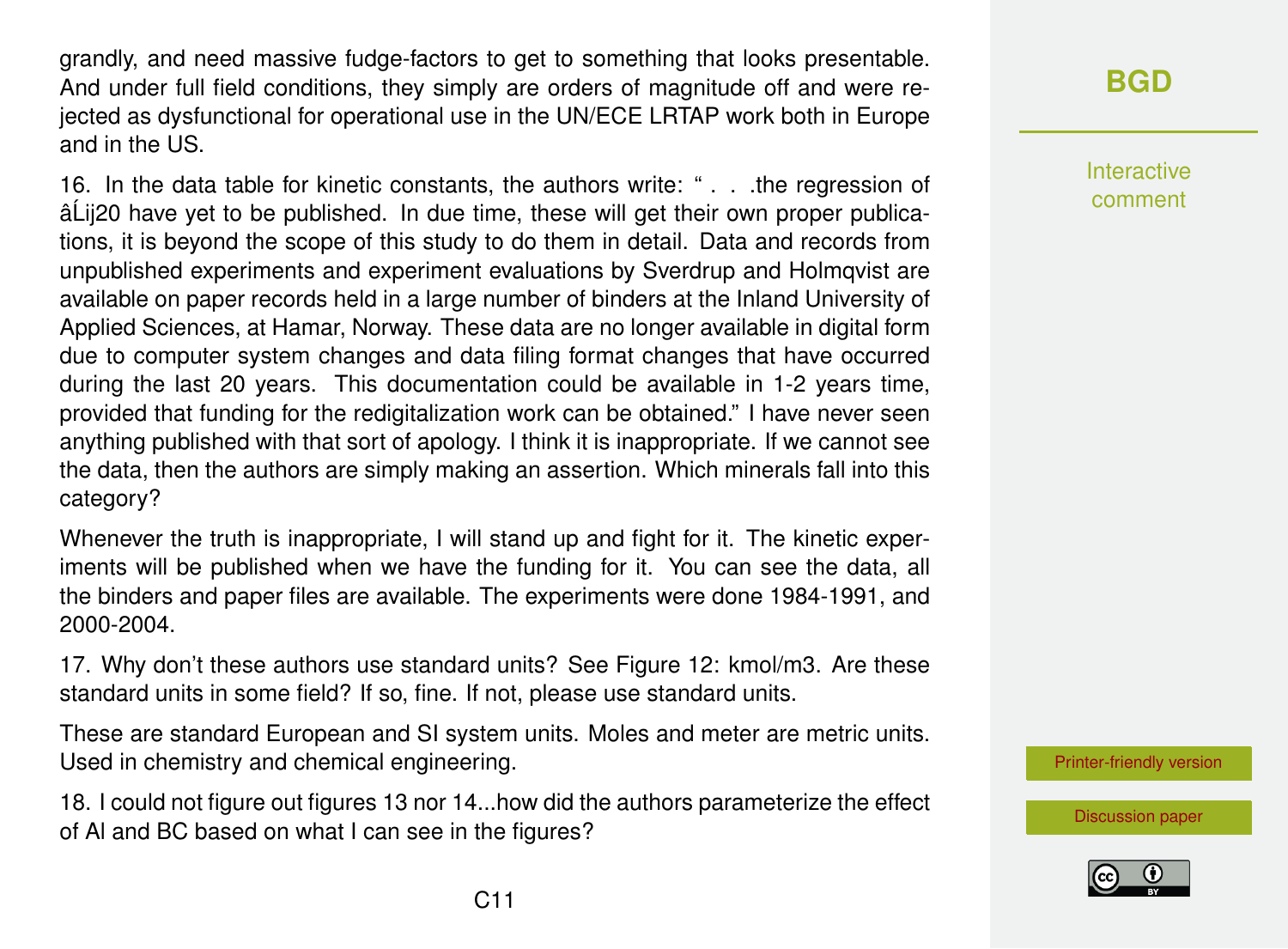Please read the text, it is there. Then check Sverdrup (1990) and Sverdrup and Warfvinge (1990).

19. In some cases, I saw that the authors cited many more recent papers but I was left to wonder if they actually used those papers. Or were they just citing them to make it look like their compilation of kinetic constants is up to date? A few examples. On line 690 or so, they cite papers for the rate order with respect to CO2. Earlier, they cited a paper by Navarre-Sitchler and Thyne, but it is not cited here. Was that paper used here or not? Somehow, it seems like magic, they come up with a rate order of 0.6. It is unclear how they arrived at this value. Another mystery: "Estimates for some of the rate coefficients in Table 3 were based on mineral crystal structure analogies (citations)." Which minerals? And how did this analogy argument work?

We used some of the papers when there was enough information available for assisting parameterization. Do note that the parameterization has taken place gradually over 30 years, and have been steadily, but slowly updated. See Sverdrup (1990).

Likewise, I do not understand what the authors mean by Figure 22. "Data points drawn in". I am left with little confidence in the rate constants that the authors chose here.

20. Even when the authors seemed up to date in their citations, it was not clear that they actually used the new data to do anything. They cite a thesis and a paper about olivine reactions by A Olsen. Did they use those two references?

The data that pass the quality criteria are pooled with other data and used in the evaluation. In some of the minerals, the new data was studied and if it did not really bring anything new or change the kinetics in a significant way, it was only used to confirm what we already knew.

What about the compilation by Palandri and Kharaka? How was that compilation used?

The kinetic coefficients depend on the rate equations used for parameterizing them. Palandri and Kharka (2004) used a model type that does not have the capability of Interactive comment

[Printer-friendly version](https://www.biogeosciences-discuss.net/bg-2019-464/bg-2019-464-AC1-print.pdf)

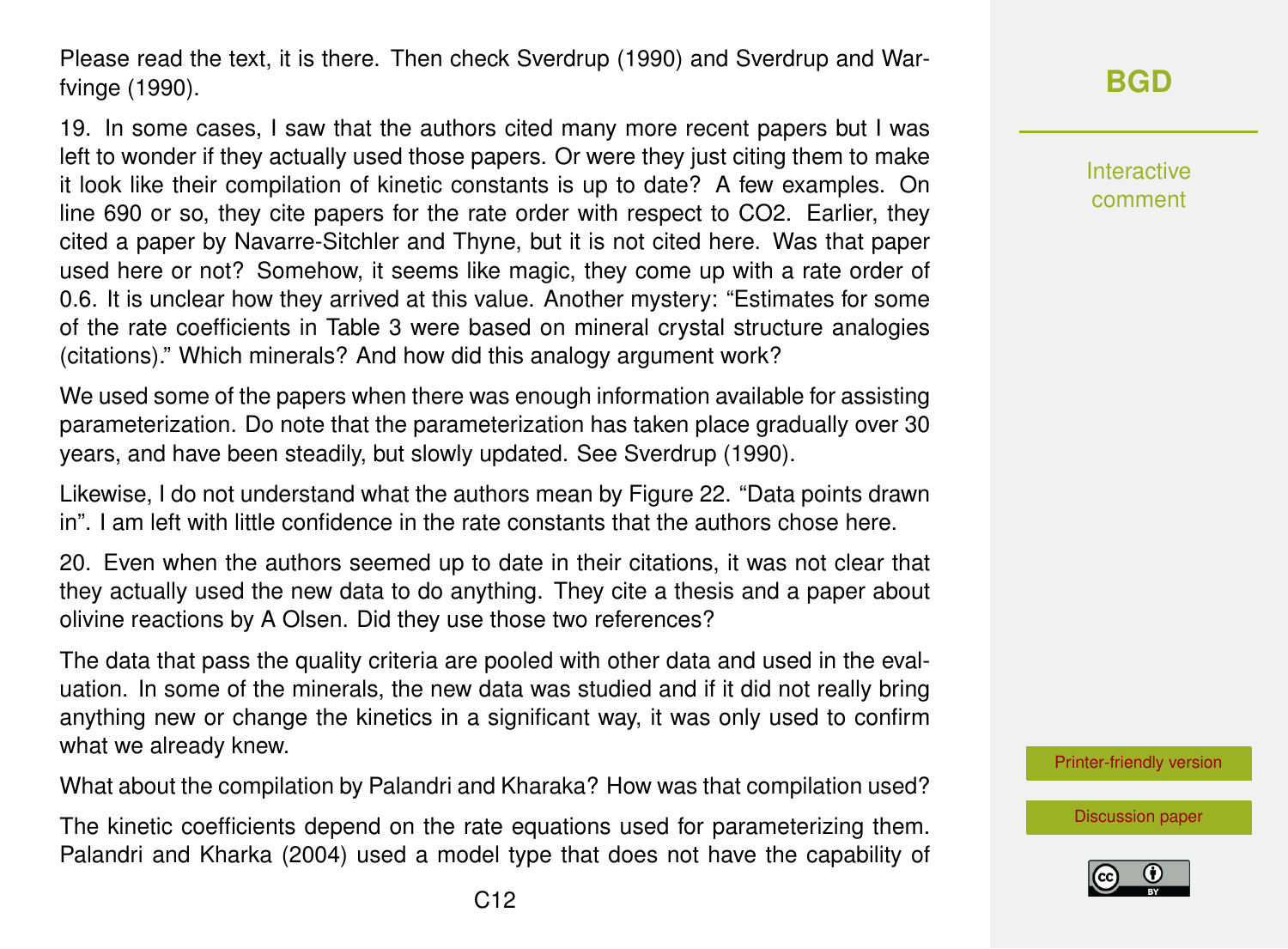estimating field weathering rates, since it has no reaction brake terms and rests on the old saturation term, which rests on a faulty assumption (The saturation term called "thermodynamic") as mentioned in the comments earlier. Thus, their coefficients based on a model unsuited for field conditions is not helpful for the PROFILE or ForSAFE models. We have to some extent used some of the same primary data as Palandri and Kharka (2004) did, but with a very different model, coming up with a different result. Thus, the compilation of was of limited value.

P and K are cited, but was the compilation used? For example, in the specific discussion late in this paper about olivine reaction rate order, the Olsen and Rimstidt paper and the Olsen thesis were not cited. In fact, many people have discussed the reaction rate orders for different minerals, but these discussions in the literature do not seem to have been considered here. Rather, it seems like ad hoc decisions have been made.

Reaction rates and a theory for that was worked out already in Sverdrup (1990). The reviewer can find what we did there. Stumm has a partial explanation of those mechanisms in one of his papers. The reaction order involves both stoichiometry as well as what mechanism is taking place at the surface. There it was also discussed why researchers came up with different reaction orders, and how sometimes their experimental design would distort the results and lead to misinterpretations Stumm, W. and Wieland, E., Dissolution of oxide and silicate minerals; rates depend on surface speciation. In: Stumm, W. Ed.., Aquatic Chemical Kinetics. Wiley-Interscience, New York. 1990. Considering that this particular paper was started 2017 at a workshop in Ystad, Sweden, and submitted in 2018 it will be up to date to that year. The references reflect what we have done over the last 30 years in the field, and is not all-out review of the very latest literature. For the purpose of this paper, a long discussion of reaction order of forsterite does not seem very important for the overall performance of the model, since natural soils very rarely have more than 0.2% olivine. We guess the reviewer thinks of Olsen, A.A., and Rimstidt, J.D. (2008), OxalateâĂŘpromoted forsterite dissolution at low pH, Geochim. Cosmochim. Acta, 72, 1758– 1766, and Rimstidt, J.D.,

### **[BGD](https://www.biogeosciences-discuss.net/)**

Interactive comment

[Printer-friendly version](https://www.biogeosciences-discuss.net/bg-2019-464/bg-2019-464-AC1-print.pdf)